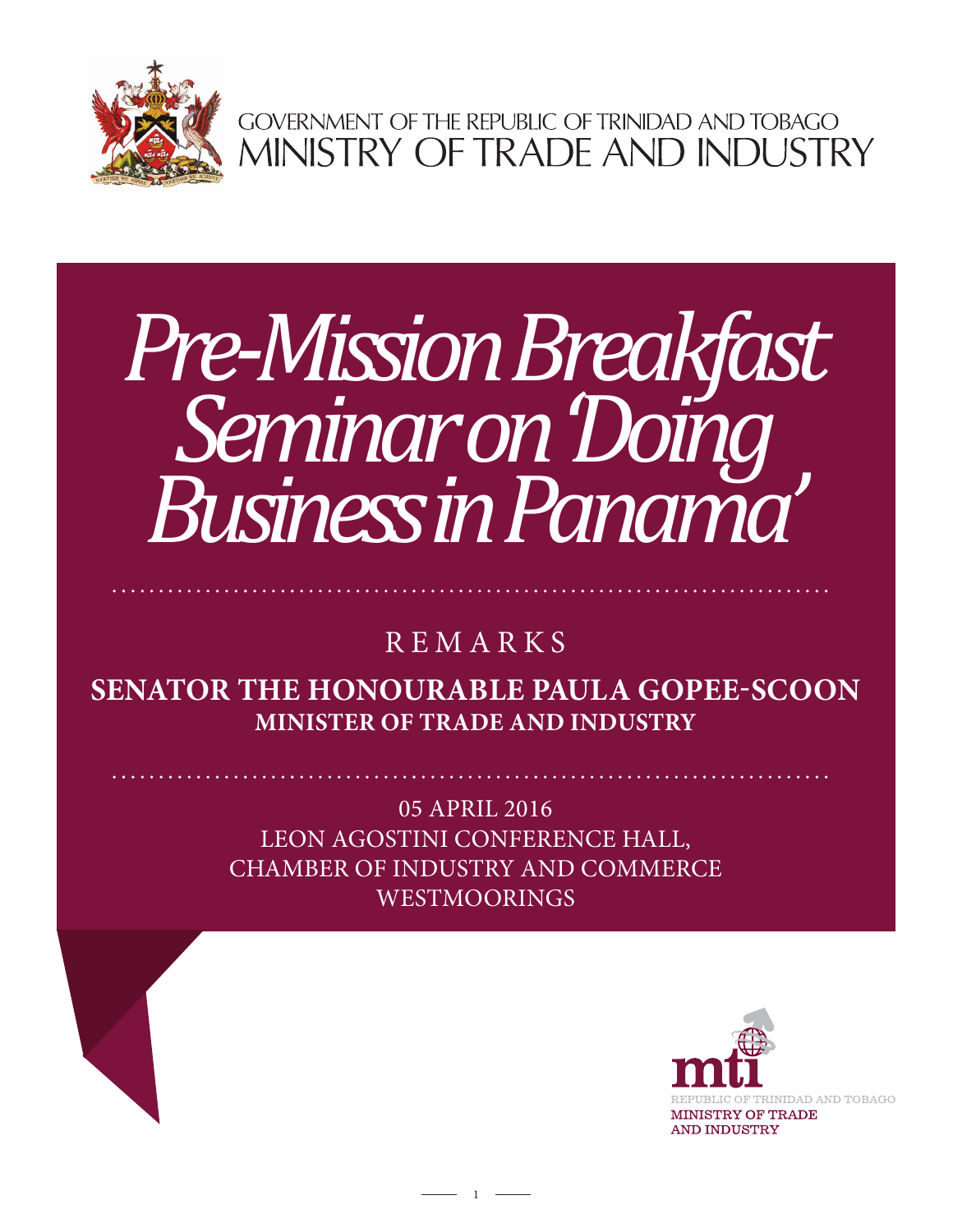It is a pleasure for me to address you all this morning. The upcoming trade mission is one of many in the future that exemplifies the growing relationship between Trinidad and Tobago and Panama and the confidence, maturity and aggressiveness of our domestic private sector in taking steps to expand to regional and international markets.

Trinidad and Tobago's trade relationship with Panama has grown steadily since the establishment of diplomatic relations between the two countries in 1995.

Its strategic importance to Trinidad and Tobago is illustrated by the successful negotiation of a Partial Scope Trade Agreement (PSTA) between our countries.

Trinidad and Tobago has experienced a positive trade balance with Panama over the years, and in 2015, Trinidad and Tobago's exports to Panama exceeded its imports by TT\$221.9M. This relationship is anticipated to increase once the Partial Scope Trade Agreement between our countries enters into force.

The Partial Scope Trade Agreement (PSTA) has successfully paved the way for expanded trading relations between our two countries and, certainly from our perspective, is based on the need for Trinidad and Tobago's private sector to have improved access to the Panamanian market which is strategically located and one of the fastest growing and most dynamic economies in Latin America. More generally, this Agreement is in keeping with Government's policy to establish and expand access into the Latin American markets.

This Agreement will benefit our both countries and seeks to:

- enhance economic relations between Panama and Trinidad and Tobago;
- eliminate barriers to trade;
- expand trade in goods;
- future expansion of trade in services; and
- strengthen cooperation activities in areas relevant to trade.

I appreciate the fact that all parties involved are eager to begin trading under the new agreement and take advantage of the mutually beneficial terms and conditions. While the Government of Panama has advised of the completion of the necessary legal formalities, I am pleased to inform you all that the Government of Trinidad and Tobago is almost complete with the procedures that will ensure that the relevant legislation is proclaimed and the Partial scope Trade Agreement enter into force.

This government is willing and able to fulfill all of its obligations and I assure you that the formalization of trade relations with our Central American counterpart is a priority.

Trinidad and Tobago has committed to providing preferential access for over 240 products coming from Panama, which includes agricultural products, agro-processed products, lubricating oils, plastic ware, wood, paper products, clothing and apparel products and metal products.

Trinidad and Tobago exporters, on the other hand, will soon have access in the areas of agro processed goods (cocoa, cereals, and nuts), water, plastic and paper containers and other packaging material, paper products, tiles and blocks and metal products.

 $\overline{\phantom{a}}$  2  $\overline{\phantom{a}}$